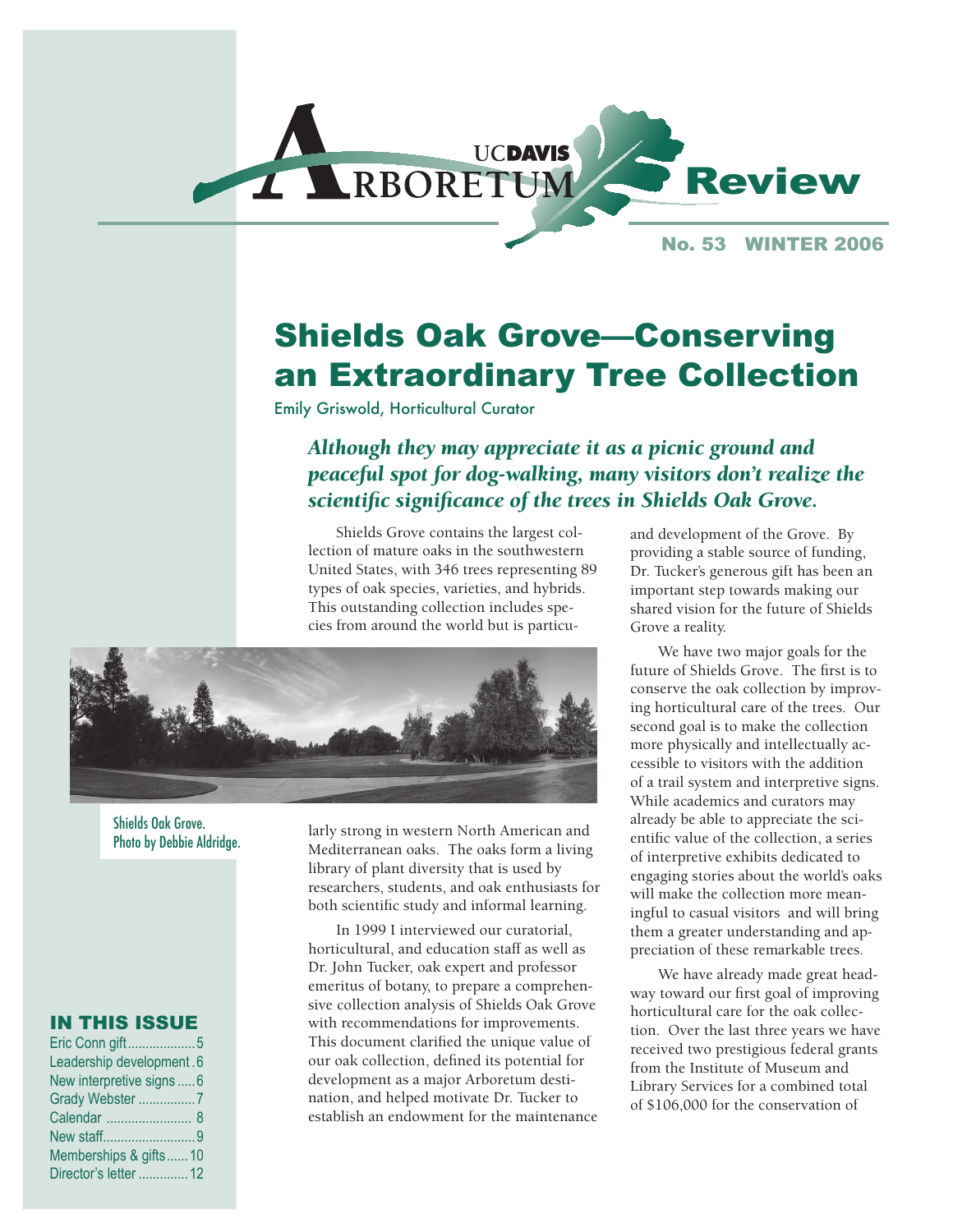### EXCEPTIONAL TREES IN SHIELDS OAK GROVE

Brandegee oak (*Quercus brandegei*) is native to the lower slopes and canyons of the Cape Region of Baja California. It is classified as endangered by the World Conservation Union due to its highly restricted native range and declining number of mature trees. As far as we know, our two specimens in the Arboretum are the only ones in cultivation in the United States.





Island oak (*Quercus tomentella*) is restricted to the Channel Islands off the coast of California, making it the state's rarest oak. Our specimen in Shields Grove was started from an acorn collected from Santa Cruz Island in 1966. Over the last 39 years it has grown into an unusually dense and conical evergreen tree with shiny dark green leaves. Our nursery staff have undertaken research on the clonal propagation of oaks in order to propagate unique forms like this.

Tabor oak (*Quercus ithaburensis*) is a beautiful deciduous tree native to Israel and Jordan. Despite millennia of deforestation in this long-inhabited land, Tabor oak forests and woodlands can still be found in Israel. The oldest trees of this biblical species persist in graveyards, where they are considered sacred. Three of our specimens in Shields Grove started as acorns sent from Israel in 1964, and they have grown into attractive, broadcrowned trees.





Photos: Emily Griswold

Valley oak (*Quercus lobata*) is native to the Arboretum as well as fertile, lowland valleys throughout California. One of the largest of all oak species, it has been recorded to reach up to 178 feet in height and up to 13 ½ feet in trunk diameter. Once used as an indicator for good agricultural land, valley oak woodlands in the Central Valley have been largely eliminated. Valley oaks in the Arboretum support a variety of native fauna, ranging from magnificent Swainson's hawks to tiny oak gall wasps.

our oaks. These grants represent not only funding for needed improvements, but recognition at the national level for the significance of our collection. The UC Davis Grounds Division has pledged to match this funding with an additional \$45,000 for collections care improvements. The first grant funded a thorough assessment of the environmental conditions in the grove as well as health and structural stability ratings for each individual tree in the collection. Consulting arborist John Lichter led the assessment and made targeted management recommendations for improving the health of the trees. The second grant and its accompanying Grounds Division match funded the implementation of these recommendations. This major two-year project will be completed this spring and has included pruning for structural strength, construction of a new irrigation system, renovation of the existing lawn irrigation system, treatment of diseased trees, soil aeration in compacted areas, mulching, and professional arboriculture training for Arboretum and Grounds staff.

The Arboretum has been honored with an invitation to join the North American Plant Collections Consortium (NAPCC) by taking responsibility for holding one of the national oak collections. To become national collection-holders we must commit to maintain our collection at the highest curatorial and horticultural standards. In addition to contributing to a nationwide effort to preserve plant diversity, membership in the consortium will also bring more attention to the collection and attract more use by scholars, researchers, and the commercial horticulture industry.

#### A NEW CHALLENGE: EXPANDING HERON COLONY

Over the past five years, as we have worked hard to conserve this important collection, we have watched in amazement as a small breeding colony of black-crowned night-herons occupying a few trees in a corner of the Grove has grown into one of the largest heron rookeries in Yolo County. With over 1,000 egrets and night-herons nesting or roosting in Shields Grove between March and September, the area has become a fascinating local attraction for visitors and birdwatchers. Unfortunately, the birds have also started to take a toll on the health of the oak trees where they've built their nests. The remarkable growth of this breeding colony has presented us with a new challenge and has forced us to consider how we can balance protecting our trees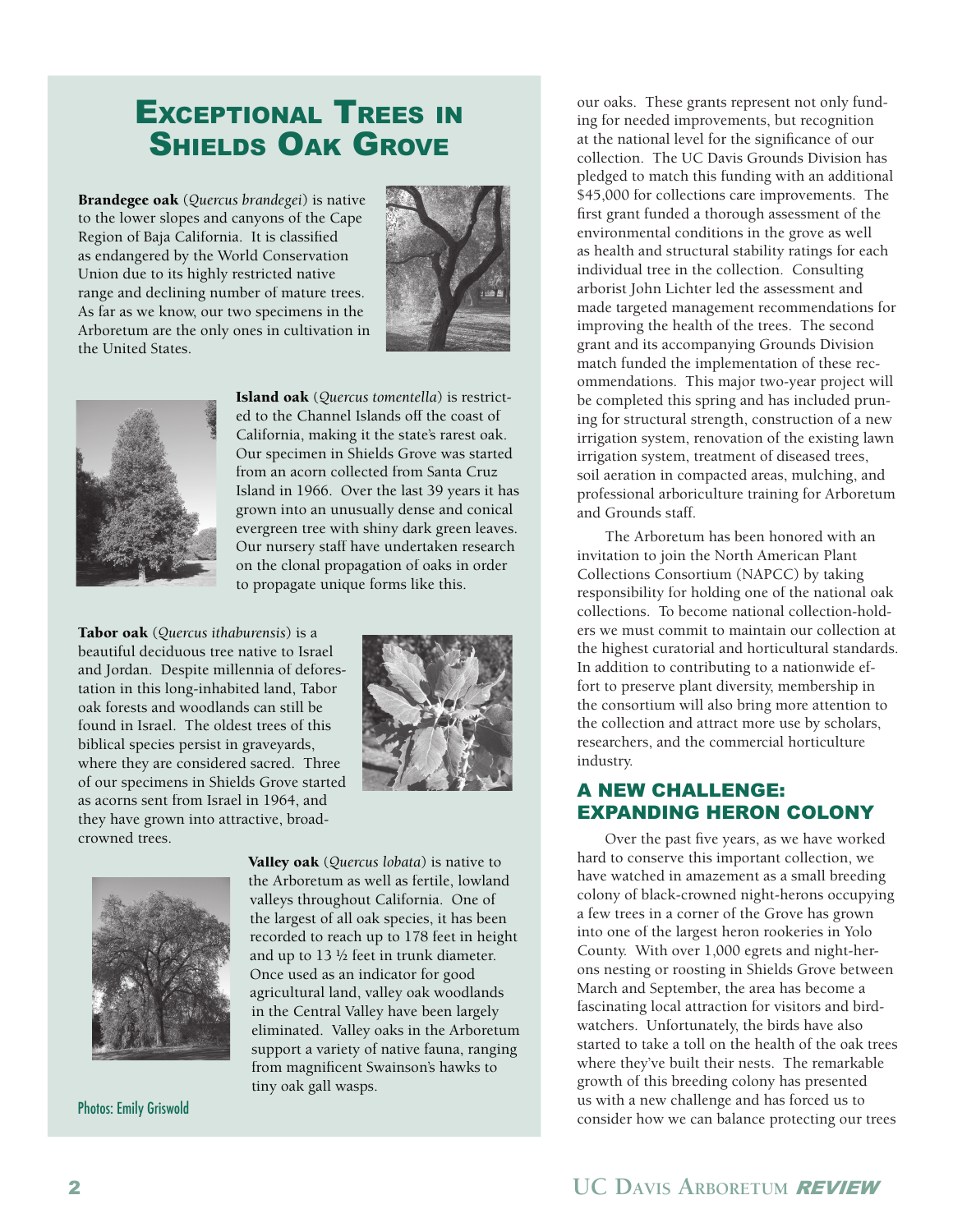from harm, conserving our native wildlife, and guarding the health and safety of our employees and visitors.

Many botanic gardens struggle to balance the needs of their collections with the needs of local wildlife, but few have had to grapple with such a dramatic dilemma. On one hand, we have a responsibility as a living museum of plants to protect our most valuable collection of trees, some of which are rare or endangered. On the other, as stewards of the environment we have an obligation to protect these beautiful wild birds that have lost most of their natural habitat. In order to make the best informed management decisions, we have been working with experts from the UC Davis department of Wildlife, Fisheries, and Conservation Biology as well as a prominent local arboriculture expert. We are doing our best to come up with a carefully considered plan for managing this difficult situation and hope that our approach may provide a model for other botanical gardens.

With generous funding support from the Glide Foundation and the campus Grounds Division, wildlife biologists Melanie Truan and Amanda Castaneda have spent the past year and a half monitoring the size, extent, behavior, and reproductive success of the rookery in Shields Grove. Meanwhile, consulting arborist John Lichter has helped guide a study of the effects of bird activity on oak tree health. All of this information will be used to craft a plan of action for protecting our tree collection without harming the birds. Although our plan is not complete, we are ready to report on some of our preliminary results.

#### THE REMARKABLE ROOKERY

The rookery in Shields Grove is currently used by four species of birds in the heron family: black-crowned night-herons, snowy egrets, cattle egrets, and great egrets. Large, multi-species breeding colonies like this are typical of egrets and herons. However, it is somewhat unusual to find such a large, dense colony so close to human activity.

When selecting breeding sites, the birds are attracted to trees with a structure suitable for supporting nests in an area that is close to food resources. The wetlands, agricultural fields, livestock operations, and irrigation ditches in our region are rich with food resources for the herons, which include invertebrates, fish, amphibians, reptiles, birds, and small mammals.

## **HERON SPECIES NESTING IN** SHIELDS OAK GROVE

**Black-crowned night heron**  (*Nycticorax nycticorax*) is found on every continent except Australia and Antarctica. This species is considered to be of moderate conservation concern in North America. There were 326 active nests in Shields Grove in 2005.





**Snowy egret** (*Egretta thula*) is found throughout the western hemisphere. In 1910, hunting egrets for their plumes was prohibited, and the species recovered from near-extinction. They are still declining in some areas due to pollution, pesticide contamination, and competition, and remain of high conservation concern in North America. There were 63 active snowy egret nests in Shields Grove in 2005.

**Cattle egret** (*Bubulcus ibis*) is native to Africa, Spain, tropical Asia and northern Australia. This species' range has expanded over the last 50 years and it is now found worldwide, except in extremely cold or dry climates. They forage in groups, especially around grazing livestock. There were 49 active cattle egret nests in Shields Grove in 2005.





**Great egret** (*Ardea alba*) breeds throughout the world. Like the snowy egret, these birds were once harvested for their lacey plumage used in the fashion industry. Their populations have recovered since the Migratory Bird Treaty was enacted. There were 11 active great egret nests in Shields Grove in 2005.

Photos: Great egret, Gerald and Buff Corsi  $\odot$  California Academy of Sciences. Others, Clyde Elmore.